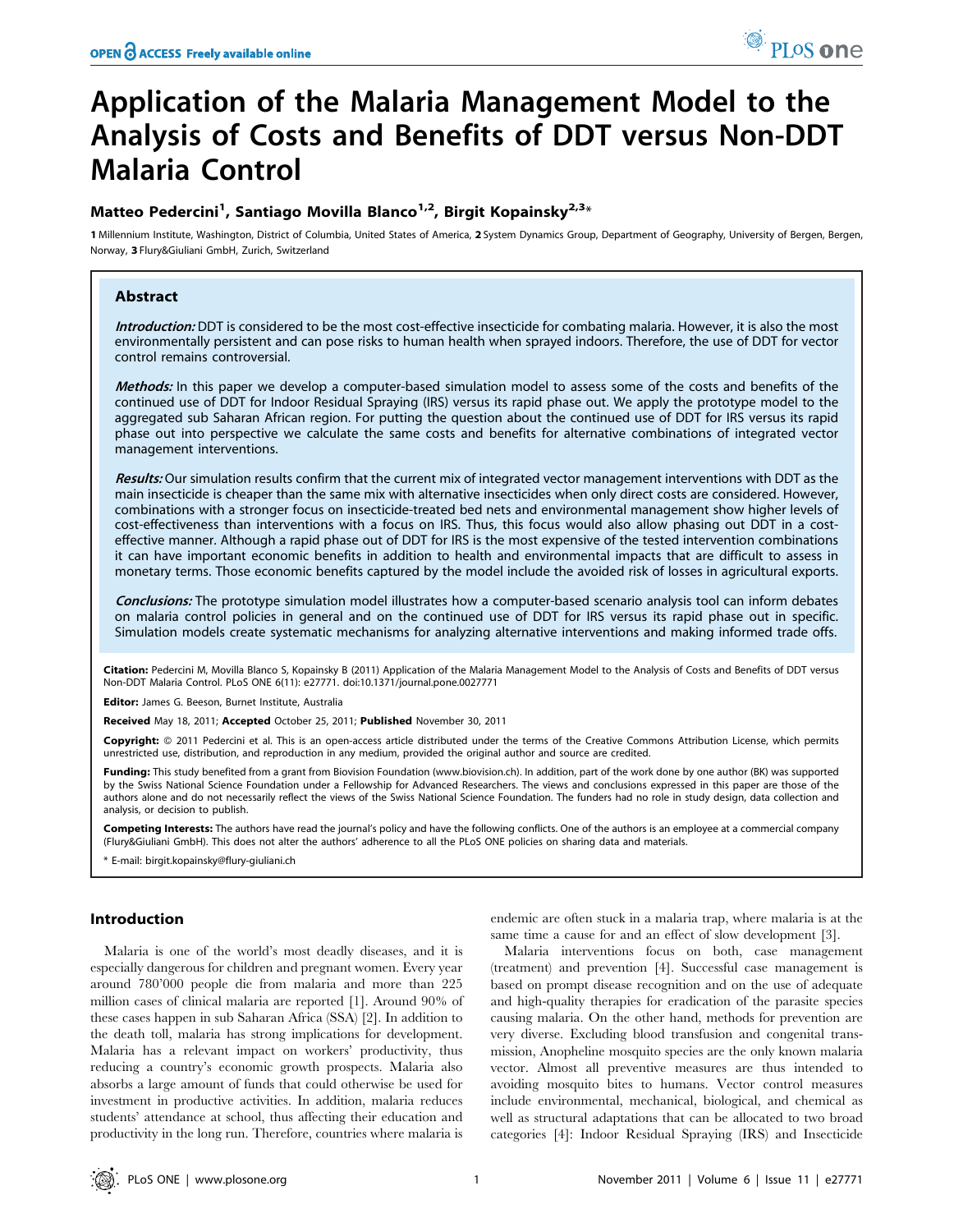As no intervention in isolation is able to control malaria transmission and as mosquitoes adapt to some interventions, integration and coordination of various prevention interventions is essential to achieve malaria elimination. Integrated Vector Management (IVM) should provide intelligent management of prevention interventions, the optimal use of existing resources to fight malaria, advocacy and social mobilization as well as capacity building [8].

Assessing the costs and effectiveness of different combinations of IVM interventions requires a comprehensive understanding of the many indirect, delayed, and nonlinear feedback effects that IVM interventions can have. Building such understanding can be supported considerably by experimentation with computer simulation models that allow the design and analysis of different scenarios and policies in a risk free environment [9]. This paper develops a simulation based Malaria Management Model (MMM). The MMM contains a representation of malaria transmission processes, vector control, and case management, and it dynamically links these components to population development, health, education, and economic production.

A first pilot version calibrates and applies the model to the aggregated sub Saharan African region and assesses the costs and benefits of the continued use of DDT for IRS. One fundamental and often controversial category of vector control interventions is Indoor Residual Spraying (IRS). IRS is a predominantly chemical vector control designed to eliminate or repel mosquitoes. This method with its protective features against malaria transmission merits special attention because vectors can develop resistances to the sprayed chemicals and because the sprayed chemicals can be a threat for both human health and the environment [10], [11]. One of the twelve World Health Organization-(WHO) approved insecticides for IRS is dichloro-diphenyl-trichloroethane (DDT). According to WHO [12], DDT is the most cost-effective and longest-lasting insecticide but at the same time also the most environmentally persistent [13]. When sprayed indoors, it can pose risks to human health [14]. Therefore, the use of DDT for vector control remains controversial. The Stockholm Convention on Persistent Organic Pollutants aims at a complete phase out of DDT but currently allows it for disease vector control when locally safe, effective, and affordable alternatives are not available.

With the Malaria Management Model, we calculate the costs of eliminating malaria either with the currently used mix of IVM interventions with DDT as the most prominent insecticide or with alternative insecticides. With malaria elimination we refer to the interruption of transmission, which requires continuous measures to prevent re-establishment of transmission. Malaria eradication, on the other hand, would imply the permanent reduction to zero of the worldwide incidence of infection where intervention measures are no longer needed (e.g., [4]).

For putting the question about the continued use of DDT for IRS versus its rapid phase out into perspective, we calculate the same costs and benefits for alternative combinations of IVM interventions, i.e., we calculate the costs of eliminating malaria in sub Saharan Africa and how these costs compare to the gains in GDP that would result from malaria elimination for each combination. We perform these calculations for an ambitious short-term time horizon (elimination by 2025) and a mid-term

time horizon (elimination by 2035). With this pilot application of the MMM we thus address the following research questions:

- 1. What is the amount of resources necessary to gradually scale up the current combination of vector control interventions for achieving malaria elimination in 2025 or in 2035, respectively?
- 2. How does this amount compare to the gain in GDP that could be achieved through malaria elimination?
- 3. What are the costs and benefits of the continued use of DDT for IRS versus its rapid phase out? The indirect or external costs of DDT, i.e., the costs related to the environmental and health impacts, are difficult to assess in monetary terms, and they also depend on value judgments and risk attitudes [15]. For this reason we only calculate the direct costs such as the price per DDT-intervention and the direct benefits such as impacts on gross domestic production (GDP). We add some indications of external costs and risks to highlight how they can affect evaluations of the effectiveness of the continued use of DDT for IRS versus its rapid phase out.
- 4. What is the amount of resources necessary to gradually scale up alternative combinations of vector control interventions for achieving malaria elimination in 2025 or 2035, respectively?
- 5. How do these amounts compare to the gain in GDP that could be achieved through malaria elimination?

An effective IVM strategy needs to be designed based on location-specific ecological and epidemiological characteristics and social factors [5], [15]. It is thus very difficult to determine the optimal combination of interventions for scaling up vector control to achieve malaria elimination in the SSA region. Sub Saharan Africa is a broad and diverse region with varied eco-epidemiological situations. In this study we do not aim at identifying a specific combination of interventions that would fit all situations. Instead, we recognize that different interventions fit different situations. Based on this consideration, we analyze the likely necessary budget to eliminate malaria for the aggregate SSA region under different assumptions regarding what type of interventions might be most needed without assuming that all interventions will be identical in all locations. We then compare these costs to the likely economic benefits of malaria elimination (cost-effectiveness of different combinations of vector control interventions). Finally, for our pilot application of the MMM to the question about the continued use of DDT for IRS, the aggregate SSA region provides a sufficiently homogenous level of analysis. Further applications of the MMM, however, will require more location-specific analysis, e.g., country-level analyses.

The prototype Malaria Management Model illustrates how a computer based scenario analysis tool can inform debates on malaria control policies in general and on the continued use of DDT for IRS versus its rapid phase out in specific. The model separates issues of scientific uncertainty such as the impact of DDT for IRS on human health and the environment from disagreement over values, i.e., over the weight that should be put on longer term human health, economic and environmental impacts versus short term reductions in direct costs when DDT is used for IRS. Simulation models cannot resolve such disagreements. However, they can highlight the role of the different aspects related to the design of IVM interventions and provide a user-friendly tool that allows decision makers to explore the impact of different component weights on the costs and benefits of such interventions. Simulation models create more systematic mechanisms for analyzing alternative interventions and making informed trade offs.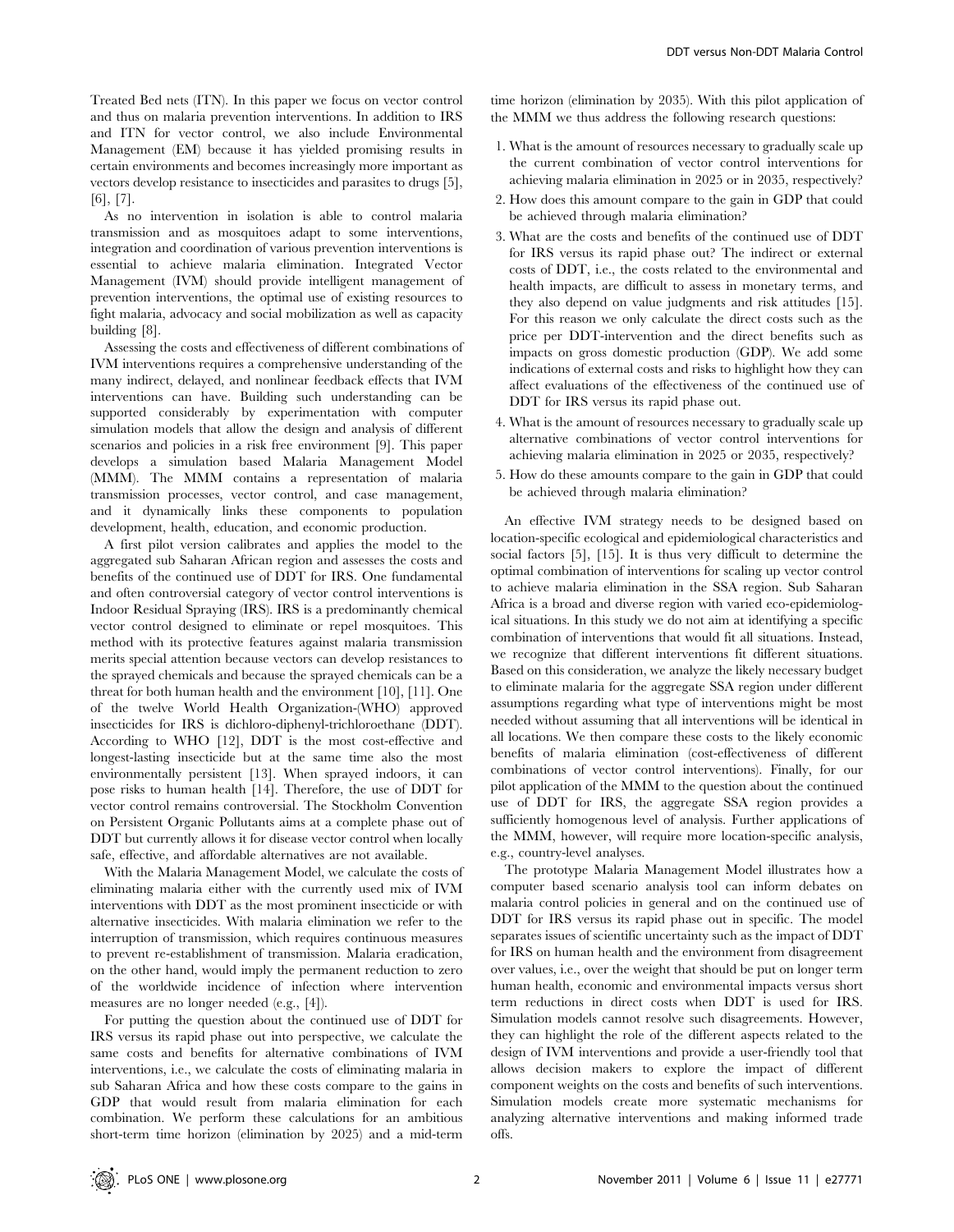## Materials and Methods

This paper adopts a system dynamics approach. System dynamics is a computer aided approach to policy analysis and design. It applies to dynamic problems (problems that involve change over time) arising in complex social, economic, or ecological systems, i.e., in systems characterized by feedback loops, delays, and nonlinearities [16], [17]. An example for a feedback loop in the context of this paper is the circular causality between economic production and malaria where increases in economic production enable higher malaria expenditures, which help reducing malaria prevalence. This, in turn has a beneficial effect on economic production as the labor force becomes more productive and thus increases economic production even further. Delays are omnipresent, also in this example of a feedback loop, as time elapses between increases in malaria expenditures and observable increases in labor force productivity. Examples for nonlinearities are the elasticities with which total factor productivity (an element of the economic production function) changes in accordance with changes in the education or health levels of the population.

The system dynamics approach involves the development of a simulation model. Experimentation with computer simulation models allows the design and analysis of different scenarios and policies in a risk free environment [9]. Dynamic simulation models are sets of equations that describe the behavior of dynamic systems. The models study cause and effect. Given specified initial conditions and assumed behavioral parameters, the models trace the changes in key variables over time and allow seeing the dynamic implications of the assumptions [18]. Mathematically, the basic structure of a formal dynamic simulation model consists of a system of coupled, nonlinear, first-order differential (or integral) equations. Simulation of such systems is accomplished by partitioning simulated time into discrete time intervals of length  $dt$  and stepping the system through time one  $dt$  at a time. By breaking the simulated time into discrete intervals dt simulation makes possible the creation and use of models that cannot be solved in closed form. Simulation thus expands the range and complexity of problems that can be modeled [16].

## Structure of the simulation model

The Malaria Management Model contains an aggregated representation of the malaria transmission process, integrated vector management with a special focus on DDT, and malaria case management (diagnosis and treatment) in sub Saharan Africa. This malaria sector of the model is based on research carried out in the context of the Community Level Model project [19] and it is integrated into a broader socio-economic development framework that traces the most important social and economic aspects of development in the SSA region. This framework is based on the Threshold21 (T21) simulation model structure developed by the Millennium Institute [20]. T21 provides an integrated representation of the fundamental socio-economic and environmental development mechanisms [20]. It is a scenario analysis tool designed to support national development planning and has been successfully applied in over 25 countries (e.g., [21], [22]). In this pilot stage, we apply the simulation model to the aggregate sub Saharan African region (SSA), where the vast majority of malaria infections occur [2]. The boundaries of SSA provide a reasonably homogenous malaria region for the generic analysis of costs and benefits of the continued use of DDT for IRS.

The resulting Malaria Management Model (MMM) keeps the broad and integrated approach that characterizes the T21 framework. At the same time, it is specifically developed with an emphasis on representing and analyzing the dynamics of the malaria problem. The model thus supports an integrated assessment of malaria control policies and their long-term development implications. Figure S1 provides an aggregated representation of the structure of the MMM. The structure is composed of five sectors: population, production, education, health, and malaria. All sectors interact with each other and the arrows between the sectors Figure S1 describe the directions of these interactions.

The population sector calculates the total population in the SSA region based on births, deaths and migration [23], [24]. For the calculations, population is divided into one-year age cohorts and differentiated by gender. Fertility, and thus the number of births, depends on income and education [25]. Mortality, and thus the number of deaths, is determined by life expectancy (which is calculated in the health sector) and malaria. Under-five mortality is used as an input to calculate fertility, so that with higher underfive mortality rate (of which malaria deaths are an important component) fertility rate is also higher. This is an important development mechanism that tends to balance the increase in population due to lower mortality with a decrease in fertility.

The education sector describes the process of acquiring education and thus becoming literate through public and private systems. Access to education and thus eventually the average adult literacy rate depends on the expenditure for education.

The health sector reproduces how access to health care and thus life expectancy change over time depending on the level of income and on the expenditure for health care [26], [27], [28]. The impact of malaria on deaths is calculated in the population sector.

The production sector calculates the economic production of goods and services by using an extended Cobb-Douglas production function. Due to its simplicity and flexibility, the extended Cobb-Douglas production function has been extensively used for longterm development analysis in a variety of developing countries [21], [29], [22]. It is especially well suited for our application, in which we focus on long-term economic trends, where we only need a low level of detail with respect to the process of economic production. Total factor productivity (TFP) is determined based on the overall levels of education and health. The effect of malaria prevalence on productivity is also taken into account. We do not explicitly consider distributional issues, that is, we use average figures (e.g., average income, average level of education, average life expectancy) as elements affecting economic, social, and epidemiological trends. In reality, the poorest, least educated, and physically weaker individuals and families are the most affected by malaria. By working with average figures, we do not neglect that those poorest households are the most affected by malaria, but we assume that inequality of distribution will not fundamentally change over the time horizon of the simulation. Since our policy analysis is not concerned with distributional issues and redistribution policies, this assumption seems consistent with the scope of our work. Nevertheless, the inclusion of inequality dynamics in the analysis of malaria diffusion is a fascinating area for further research.

The malaria sector occupies a central role in the framework since it fundamentally affects development in the other sectors and is at the same time also affected by the development in the other sectors (Figure S1). The malaria sector itself is split into five subsectors (Figure S2): malaria transmission, IVM interventions, case management, cost accounting, and DDT concentrations, which are described in more detail below.

• Malaria transmission: This subsector calculates the number of malaria deaths per year. This calculation is based on the size of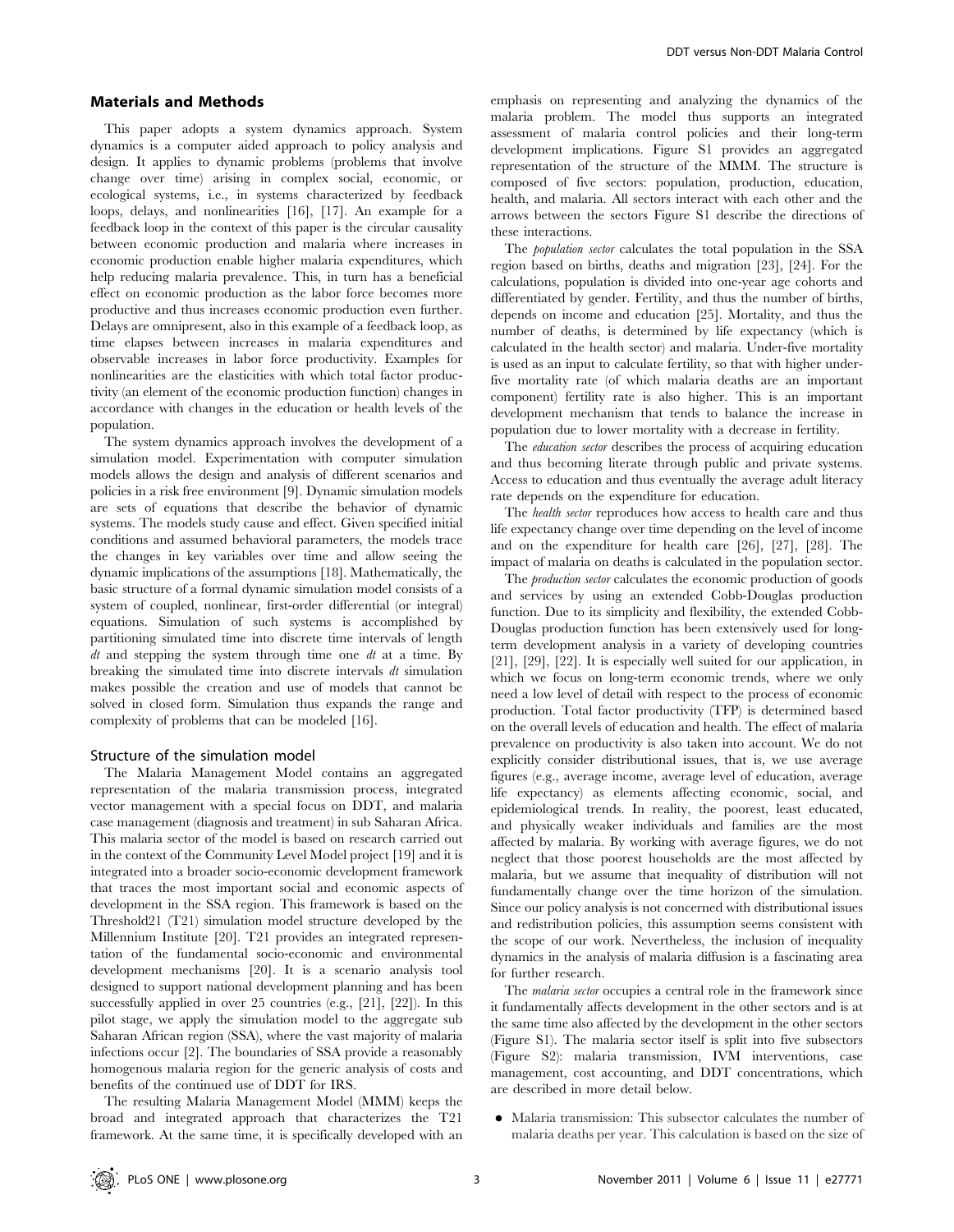the malaria infectious population and on malaria mortality, which depends on the efficacy and coverage of case management. The malaria infectious population results from the vulnerable population and the malaria infection rate, i.e., the rate at which the vulnerable population is infected with malaria. The vulnerable population is determined based on the estimated proportion of the population living in risk areas, and on the effective coverage of malaria prevention, i.e., of IVM interventions. Climatic conditions play an important role for malaria transmission: more suitable climate conditions may facilitate malaria transmission. The extension of the malaria risk areas, and thus the vulnerable population, depends on climatic conditions such as temperature, rainfall and humidity. We use the Malaria Transmission Climate Suitability Index (MTCSI, e.g., [30], which defines the level of risk for six disaggregated sub regions in SSA, to determine the vulnerable population. The model does not explicitly represent the parasite cycle in the vector since these are rapid processes (in the order of a few weeks) whose dynamics would not be relevant for long-term simulation. Instead, the model represents the acquisition and persistence of the parasite in the human body, which is a fundamental process driving the diffusion of the disease.

• IVM interventions: This subsector represents the implementation mechanisms and related costs of selected IVM interventions. IVM interventions include various protective measures which we summarize into insecticide-treated bed nets (ITN), indoor residual spraying (IRS), and environmental management (EM). To determine IVM coverage, we consider the cumulative units of intervention deployed and their depreciation over time (which is quite long, for example, for bed nets, while quite short for IRS treatment). We consider all IVM interventions and their individual effectiveness, and then use an estimated 50% overlapping factor among IVM interventions to account for the fact that no intervention alone can ultimately eliminate malaria (e.g., [31]). Possible developments regarding vaccination are not considered, as the time required for developing such vaccination, its potential effectiveness, and the resources involved remain highly uncertain. The *use of ITN* has turned out to be very effective, especially when bed nets are properly used. The big advantage of this protective measure is that the bed nets are relatively cheap and that they guarantee protection for three or four years if properly maintained. However, if misused, these benefits are almost entirely canceled. In the MMM model this is reflected by the average education level which determines the effectiveness of ITN. IRS is a predominantly chemical vector control method consisting of the indoor spraying of insecticides to kill or repel mosquitoes. The different insecticides used for IRS have different unit costs and different residual times on walls. We integrate the average annual costs per person into the model by calculating the unit costs of the current mix of insecticides and the costs of a mix with no DDT (Table S1; Table 1). The costs covered by the MMM include all costs associated with spray operations, management and administration, and technical assistance [32]. One of the significant limiting factors of IRS is that it is labor intensive and that mosquitoes develop resistances [11]. The MMM model considers different resistance factors for the different insecticides [11]. Environmental management consists of environmental manipulation (e.g., periodic removal of aquatic weeds or riverine vegetation, alternating cycles of irrigation and dry farming), environmental modification (e.g., capital-intensive investments that lead to permanent changes such as landscaping, drainage, land reclamation and filling), and strategies that reduce contacts between mosquitoes and humans (e.g., house screening) [33], [34], [35]. We also include larviciding, i.e., the direct application of larval control agents to larval habitats for killing the mosquito larvae, in the environmental management subsector [6], [7].

- Case management: This subsector keeps track of treatment coverage and costs for the malaria infected population. Treatment coverage depends on specific malaria treatment expenditure, but also on generic health expenditure per capita, since this determines coverage of basic health services. The effective treatment coverage is determined by the average efficacy of the malaria treatments (which can be reduced by increasing drug resistance) and by the percentage of infected people who attend formal health services. This percentage increases with improvements in the general education level. Effective treatment coverage is a good indicator to estimate malaria mortality among the infected population. The malaria transmission, IVM interventions, and the case management sectors are visualized in Figure S2.
- N DDT concentrations: This sub-sector represents the process of DDT production-distribution-use-dispersion at the global scale. It keeps track of the production and use of DDT for agriculture and malaria control. Global volumes of trade and concentrations of DDT in the environment are also represented in this sector. Tracking DDT concentrations in soil, air, oceans or fish allows the assessment of possible DDT impacts on human health and the environment.
- Cost accounting: The cost accounting subsector summarizes the economic costs of malaria (effect of malaria on productivity) and of the implemented prevention and case management interventions (case management and prevention expenditures) depicted in the simulation model. It also calculates the longterm impacts of malaria on human health (effect of malaria on life expectancy, effect of DDT on life expectancy, fraction of the population affected by malaria) and the environment (DDT concentrations). Additional costs such as monitoring of human health and environmental exposure levels, repatriation of waste, repatriation of unused stocks or safe disposal of unused stocks of DDT are not included in our cost accounting.

#### Data and assumptions

The MMM model is long-term in scope and covers the historical period between 1970 and 2010 as well as projections into the future until the year 2050. The long historical period provides a means for calibrating and validating the simulation model while the long projection period into the future allows a long-term perspective on malaria and socio-economic dynamics.

The simulation model is applied to the aggregate SSA region. This global scope allows estimating the budget requirements for eliminating malaria under different assumptions concerning the relevant time horizon and the mix of vector control interventions.

An important step in the model-building process is to specify mathematical equations for each of the relationships in the model and to quantify the model's parameters. One set of parameters are the initial values for the stocks. Another set are the constants in the model. Data is also used for the calibration of the simulation model. In this case, the time series for a particular variable which is produced by the model is compared to a time series perceived in the system. Parameters with no available data source can be estimated or calibrated such that the simulated time series for other variables matches the observed data for that variable as closely as possible. Table S1 provides an overview of the data used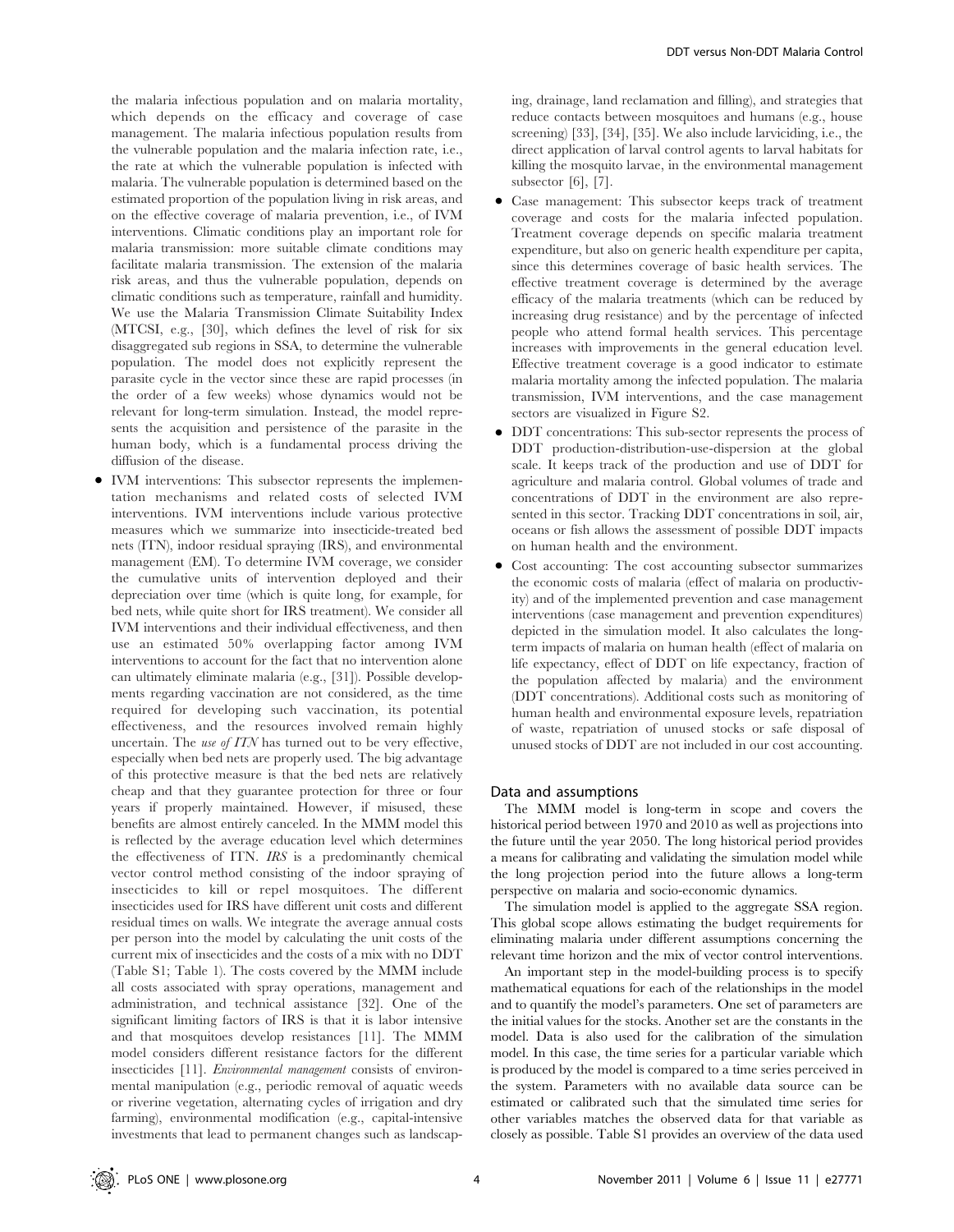Table 1. Assumptions used for the mix of IVM interventions in the policies.

|                                | <b>Current policy mix</b>                                                                                                                               | <b>Current policy</b><br>mix without DDT                                                    | Policy mix<br>focusing on ITN                                                                                                                     | <b>Policy mix</b><br>focusing on IRS | Policy mix<br>focusing on EM |
|--------------------------------|---------------------------------------------------------------------------------------------------------------------------------------------------------|---------------------------------------------------------------------------------------------|---------------------------------------------------------------------------------------------------------------------------------------------------|--------------------------------------|------------------------------|
| <b>ITN</b>                     | 55%                                                                                                                                                     | 49.5%                                                                                       | 66%                                                                                                                                               | 33.5%                                | 55%                          |
| <b>IRS</b>                     | 44.5% of which 85% DDT                                                                                                                                  | 50%                                                                                         | 33.5% of which 85% DDT                                                                                                                            | 66% of which 85% DDT                 | 35% of which 85% DDT         |
| <b>EM</b>                      | 0.5%                                                                                                                                                    | 0.5%                                                                                        | 0.5%                                                                                                                                              | 0.5%                                 | 10%                          |
| Research question<br>addressed | 1: amount of resources<br>necessary to achieve<br>malaria elimination with<br>current mix of IVM<br>interventions: 2: costs<br>compared to gains in GDP | 3: costs and benefits<br>associated with<br>continued use of DDT<br>vs. its rapid phase out | 4: amount of resources necessary to achieve malaria elimination with alternative<br>mixes of IVM interventions; 5: costs compared to gains in GDP |                                      |                              |

Notes:

The current policy mix is based on the costs per person covered listed in Table S1, on [48] for total quantities of each insecticide used for IRS, on [4] for ITN coverage and on Table S1 for EM coverage and resulting percentage in policy mix.

The percentages in each intervention category in the current policy mix without DDT differs from the current policy mix scenario because we assume the same degree of coverage with IRS than in the current mix scenario. As the direct costs for non-DDT chemicals are higher than the direct costs of DDT, more money needs to be allocated to IRS so that less can be allocated to ITN and EM (not visible in the case of EM due to rounding effects). doi:10.1371/journal.pone.0027771.t001

for the specification and calibration of malaria sectors in the MMM model. Data used in the model is based on available statistical data and on relevant literature (values and references indicated in Table S1). The structure of the simulation model was validated in a series of expert interviews. The most prominent data source for the population, education, health and production sectors are the United Nations Population Division, The World Bank's Education Statistics Database, and The World Bank's World Development Indicators. The technical appendix Text S1 lists all the equations, initial values and parameter values of the simulation model. The simulation model itself is available as online supporting information (Dataset S1 and Dataset S2).

#### Policies and scenarios

For testing different policies and scenarios, a baseline has to be established. The baseline scenario reproduces historical behavior as closely as possible. For the time period in the future it assumes no fundamental shifts in malaria policies, and no major external shocks. More specifically, regarding malaria policies, we assume that malaria expenditure (measured as its share on the total gross domestic product GDP in the SSA region) grows by 1 percent per year. Health and education expenditures remain a fixed share of GDP.

After establishment of the baseline simulations, the MMM model can be used to address the research questions formulated in the introduction section of this paper. The key question underlying this paper concerns the costs and benefits of a continued use of DDT for IRS versus its rapid phase out. For comparison purposes, we calculate the same costs and benefits for alternative combinations of IVM interventions. For all calculations we consider the costs necessary for eliminating malaria as well as the benefits resulting from malaria elimination. Costs and benefits are calculated on the basis of a 3% discount rate.

In the MMM model, malaria elimination becomes possible if and when the entire vulnerable population is effectively covered by IVM interventions. The model calculates the coverage of each IVM intervention resulting from the expenditures for this intervention. To achieve effective coverage of the entire vulnerable population, the model assumes an overlapping factor of 50% between the different IVM interventions.

In addition to calculating the costs of elimination, we compare these costs to the gain in GDP that could be achieved through malaria elimination. Focusing on the gain in GDP integrates a series of other benefits gained from malaria elimination such as saved lives. Saved lives, in the MMM model, translate into a healthier and more productive workforce that increases the overall level of GDP.

After calculating the baseline as well as the economic costs of malaria (potential gain in GDP), we define a series of policies that we test with the MMM model and that we compare to the baseline. The policies differ in their combination of IVM interventions (Table 1). The policies are subjected to two different scenarios. The first scenario aims at eliminating malaria in SSA by 2025, the second by 2035. Table 1 details the assumptions underlying the different policies, i.e., the different combinations of IVM interventions and specifications of Indoor Residual Spraying (IRS), Insecticide Treated Bed Nets (ITN), and Environmental Management (EM). The table also lists the research questions that can be answered with such analyses. The percentages of the interventions in the table relate to the percentage of the corresponding intervention category on total malaria prevention expenditure. The choice of policies is based on two criteria. First, we define policies such that they test combinations of IVM interventions with different emphases. Second, the combinations need to be a realistic possibility of allocating the different IVM interventions to the aggregated SSA region. The results obtained from these policies should give a sense of the magnitude and direction of the change in costs necessary for eliminating malaria. Further emphasis in one direction in the mix will cause even more changes in the costs (in the same direction).

For assessing the costs and benefits of a policy-scenario combination, we calculate the malaria expenditures necessary to gradually scale up the specific combination of IVM interventions for achieving malaria elimination in 2025/35. We implement expenditure policies by setting different levels of malaria expenditure as fixed shares of SSA GDP. This implies that we assume stable financial support from development partners (77% of total malaria expenditure). This assumption might not be realistic as international financial support is likely to fluctuate. However, it demonstrates the need for stable financial support over extended periods of time if malaria elimination is to be reached at all.

The current mix of interventions in terms of malaria expenditure consists of 55% ITN, 44.5% IRS and 0.5% EM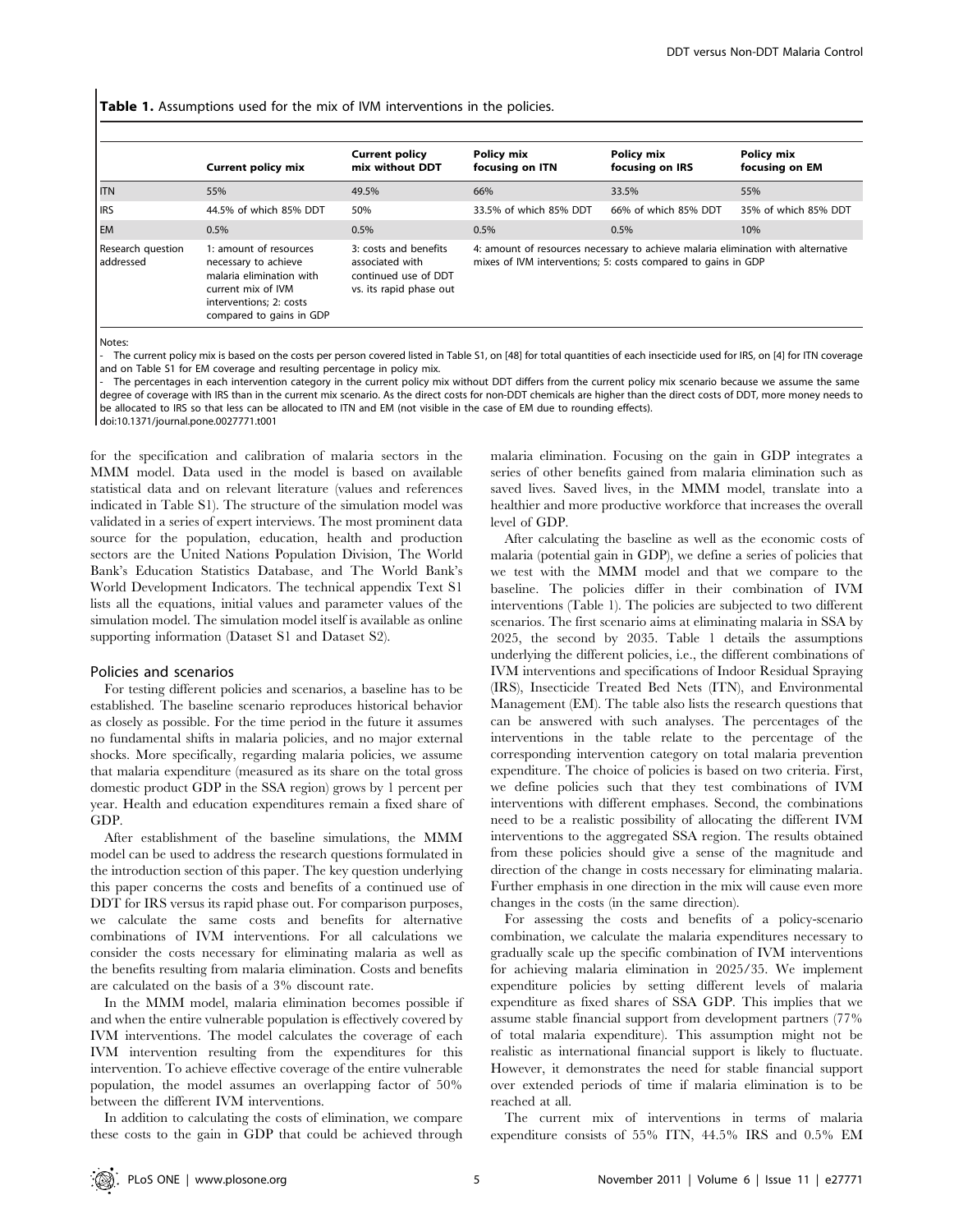(Table 1). For scaling up this mix and also for the subsequent analyses we assume an adaptation delay of five years during which the absorption capacity for the interventions is gradually implemented. The final share of malaria budget on total GDP is reached in the year 2017 and maintained either through 2025 or 2035, depending on the scenario.

Cost calculations only consider the direct costs such as the price per IVM intervention per person per year (Table S1) and the direct benefits such as impacts on gross domestic production (GDP). Indirect or external costs of DDT, i.e., costs related to environmental and health impacts are difficult to assess. This is due both to the lack of sufficient data on these impacts and also to the fact that the trade off between short term epidemiological improvements due to DDT and the long term external costs involves value judgments and depends on risk attitudes [7]. We add indications of external costs and risks to highlight how they can affect evaluations of the effectiveness of the continued use of DDT for IRS versus its rapid phase out. The use of DDT in IRS is for example often linked to fears that DDT can threaten agricultural exports (e.g., [36]) either because of actual contamination of food crops or because of consumer concerns mainly in European countries. Although DDT is applied indoors, dwellings in rural settings are often very close to farmed areas so that DDT spillovers to crops become possible and unavoidable if one considers the eventual decay of sprayed walls. The risks of actual contamination of food crops are very difficult to quantify. As an alternative to quantifying these risks we compare the difference in the costs of the continued use of DDT for IRS versus its rapid phase out to the value of the agricultural exports in SSA.

The simulation model also contains a climate-suitability index (see Figure S2) that allows analyzing different climate change scenarios. In this paper, however, we focus on the policy-scenario combinations summarized Table 1 and retain climate change analyses for further research.

## Results

This section describes results obtained from simulating our baseline scenario and comparing different policy and scenario analyses to this baseline. It is important to note that the simulation results presented for malaria and other key socio-economic variables cannot be interpreted as precise forecasts. Instead, they are indications of the likely development of the system under the current and under modified policy frameworks.

#### Baseline and model validation

Within this section we discuss simulation results and historical data for the baseline scenario. The baseline simulation shows a close fit between historical data and model results for the major socio-economic indicators  $(R^2 \text{ of almost } 1 \text{ for population})$ development, 0.995 for average adult literacy rate, 0.79 for average life expectancy and 0.969 for GDP). The simulated value of economic production (GDP) very well matches historical data, indicating that the extended Cobb-Douglas production function can reasonably explain observed economic growth. A further indication of model validity is that the simulated under-five mortality rate in the future is in line with the United Nations' population projections [37].

Baseline projections into the future depict an s-shaped increase in population and a continuous, albeit slow growth in literacy rate and life expectancy which is partly due to the steadily increasing population that makes it more difficult for education and health interventions to reach the entire target population. GDP is projected to increase continuously as a consequence of improvements in education and health. The growth in per capita GDP is slower as the total GDP has to be distributed among a steadily increasing population.

Key malaria indicators such as the total estimated malaria cases (Figure S3) depend on the ecological as well as socio-economic context and on the available funding for malaria control (government funding plus external funding). These funds were 0.27% of total GDP in 2008, the last year with available statistical data, and are assumed to grow by 1% each year for baseline simulations into the future. Historical development of malaria cases, i.e., of the number of malaria infected people per year, is not well documented. Official data from the WHO covering most of the SSA region is available only starting in the 1990s (World Malaria Reports from several years). Even for that period, data is characterized by several holes (missing data from reporting countries), and it only represents reported cases, which are estimated to be a small fraction of actual cases [38]. Estimated malaria cases seem to have steadily increased until the 2000s and have since experienced a considerable decline that can be explained by the large investments – especially concerning the distribution of bed nets – operated by the major malaria programs between 2000 and 2010. The model replicates this trend (Figure S3). The steady increase in malaria cases prior to 2000 is a consequence of the growing population in SSA and the fact that IVM coverage between 1970 and 2000 was approximately constant. The oscillations in the historical time period, both for total estimated malaria cases as well as the population fraction affected by malaria, is a consequence of identical oscillatory patterns in the climate suitability index.

For the next two decades, the model projects a fairly stable number of malaria cases (around 360 Million), followed by a significant decline which brings the number of cases close to 200 Million in 2050 (Figure S3). The overall decrease in malaria cases is due to the continuation of current malaria control policies, most importantly of prevention policies. A continuous increase in the coverage of IVM interventions first leads to a stabilization of the (otherwise rapidly growing) vulnerable population, and eventually to its decline. This is also reflected in the declining fraction of the population that is affected by malaria (Figure S3, solid black line).

## Economic costs of malaria

For calculating the economic costs of malaria, we ran a simulation that assumed no malaria as of 2012. In this counterfactual exercise, development would only be determined by the interaction between the four non-malaria model sectors population, education, health, and production. By comparing this simulation to the baseline values we can estimate the losses in GDP due to malaria (difference between the no malaria scenario and the baseline) According to this calculation, the losses in GDP due to malaria in 2012 are approximately 11 Billion US \$. This value is almost identical to the costs of malaria calculated in the Global Malaria Action Plan [39]. At the end of the simulation period, the GDP loss is approximately 22 billion US \$, assuming a discount rate of 3%.

#### Costs and benefits of rapidly phasing out DDT

In this section we address the central research question of this paper, i.e., the costs and benefits of a continued use of DDT for IRS versus its rapid phase out.

Direct economic costs and benefits of rapidly phasing out DDT for IRS. The direct economic costs of non-DDT insecticides are approximately 50% higher than those of DDT (Table S1 and quoted sources). Figure S4 compares the total average yearly expenditures for the current mix policy (2035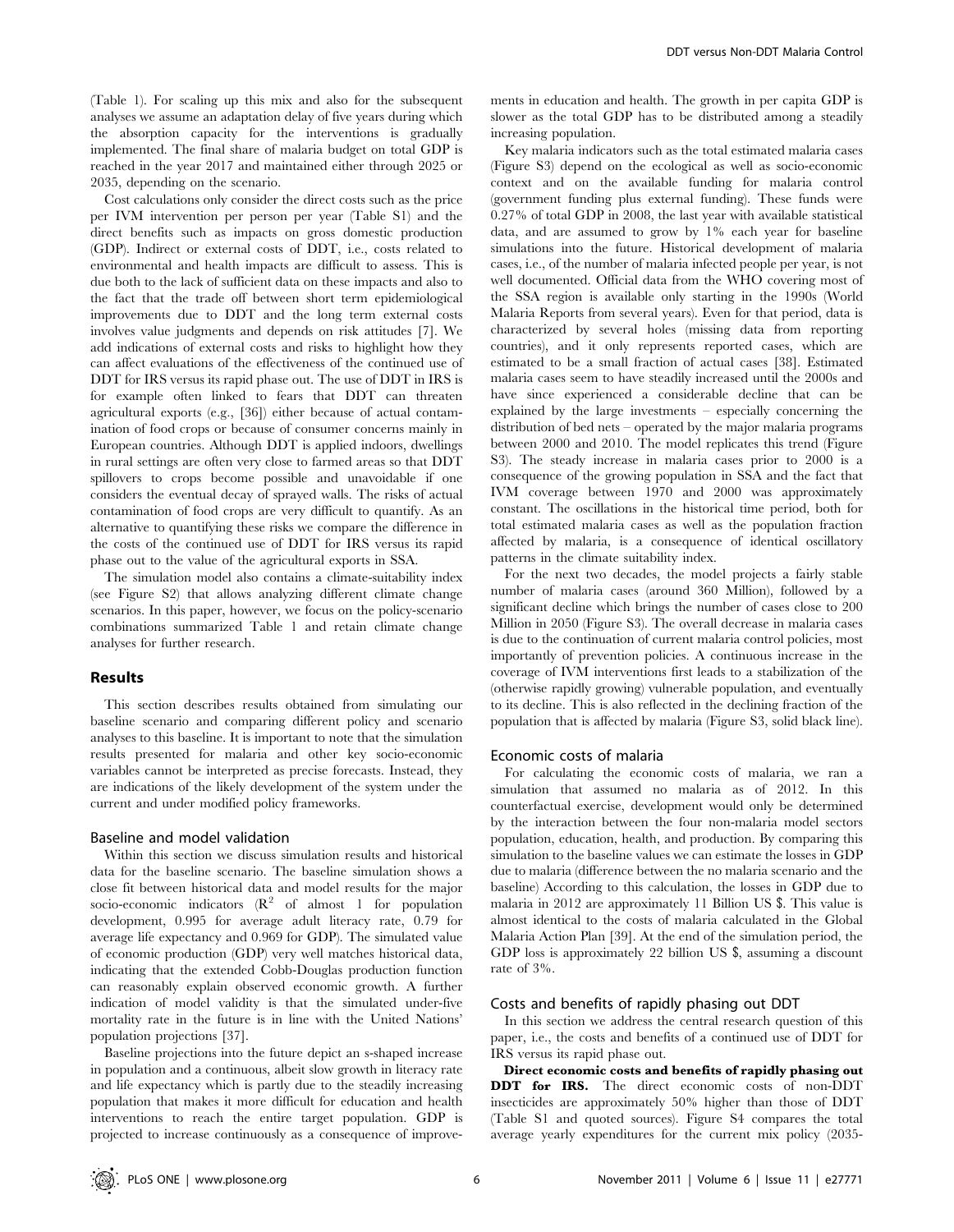CurrentMix) and the current mix without DDT policy (2035- NoDDT), both of which target malaria elimination by 2035. The figure also indicates the necessary additional malaria expenditures as percentage of GDP required to eliminate malaria by 2035 for the two scenarios (percentage values in brackets; 0.178% of GDP for 2035-CurrentMix and 0.199% for 2035-NoDDT). All expenditure figures assume a discount rate of 3%. The figure shows that malaria elimination by 2035 without the use of DDT entails higher total average yearly expenditures than the current mix scenario, which could be expected from the difference in insecticide costs.

The estimated difference in costs between DDT and other IRS is based on the conservative assumption that the difference in production costs will remain unchanged, while it is likely that a large increase in the production of non-DDT IRS products will lead to a reduction in their cost.

The average yearly costs for eliminating malaria by 2035 with the current combination of interventions and either a continued use of DDT for IRS or a rapid phase out of DDT for IRS can be compared with the yearly gains in GDP that result from malaria elimination.

The continuation of DDT for IRS and a rapid phase out of DDT for IRS do not differ significantly in terms of the yearly gain in GDP that can be realized by the two policies. Both policies gradually approach the full yearly gains in GDP over time. Both policies stabilize on a percentage difference of approximately 1.6%, i.e., they appropriate most of the GDP loss due to malaria and thus realize 98.4% of the full potential yearly GDP gains. The remaining difference to the full potential GDP gains is due to the fact that these policies only gradually approach malaria elimination. The hypothetical no malaria scenario, on the other hand, assumes no malaria as of 2012 and thus benefits from a more productive labor force as of 2012 as well as from the allocation of funds that would otherwise go to malaria prevention and treatment to economically more productive purposes such as investments in education and health.

Indications of risks associated with the continued use of DDT. A contamination of agricultural products with DDT might imply losses in agricultural exports. Based on the data used in the production sector of the MMM, agricultural exports outside sub Saharan Africa have historically been around 0.1 percent of GDP. For our simulation runs into the future we therefore also assume agricultural exports outside SSA to be 0.1% of GDP. Figure S5 shows the average yearly value of 1%, 5% and 10% of the total agricultural exports (light grey bars) for the time period between 2017 and 2035, assuming a discount rate of 3%. This time period is equal to the time period for which the figure shows the average additional yearly costs of the 2035-NoDDT policy (as compared to the 2035-CurrentMix policy; dark grey bar).

Figure S5 shows that the difference in costs of the continued use of DDT for IRS versus its rapid phase out lie between 1% and 5% of the value of agricultural exports outside SSA. This comparison can inform an assessment of the risk of losing agricultural exports because it provides an estimate of how the additional direct costs of rapidly phasing out DDT relate to the value of agricultural exports outside SSA. For each country in SSA this risk assessment is likely to be different as the importance of agricultural exports differs considerably.

Indications of external effects of the continued use of DDT. In addition to the purely economic direct costs of phasing out DDT there are also possible external costs of DDT for human health and the environment. These costs are difficult to quantify because of the ecosystem-wide diffusion of DDT and the long-term nature of its manifold impacts. The most evident threat to human

health is the direct exposure of humans to DDT on dwellings' walls. Based on our simulations, total DDT on dwellings is expected to grow up to nearly 90'000 tons in 2050 in our 2035- CurrentMix policy (dashed grey line in Figure S6). This value results from scaling up the current amount of DDT used for IRS and includes DDT concentrations that were accumulated on dwellings prior to 2010. On the contrary, in our 2035-NoDDT policy (solid grey line), DDT levels on dwellings are projected to decrease and reach levels very close to zero by 2020.

#### Analyses of different intervention mixes and target years

For putting the key question about the costs and benefits of a continued use of DDT for IRS versus its rapid phase out into perspective, we calculate the same costs and benefits for alternative combinations of IVM interventions. In this section we therefore calculate the malaria expenditures necessary to gradually scale up the current and alternative combinations of IVM interventions for achieving malaria elimination in 2025 or 2035. In addition to calculating the costs of elimination we compare these costs to the gain in GDP that could be achieved through malaria elimination.

In order to eliminate malaria by 2025 with the current mix of interventions, the additional share of malaria expenditure on GDP needs to be 0.219% between 2017 and 2025. The total average yearly costs (malaria prevention expenditure) of this policy are 1.18 billion US dollars. Figure S7 summarizes the average yearly costs for all our policy-scenario combinations and arranges them in order of increasing costs. The figure also indicates the additional share of malaria expenditure on GDP for each policy-scenario combination in the brackets at the bottom of the bars. Figure S7a shows the average yearly costs for eliminating malaria by 2025 and Figure S7b the average yearly costs for the 2035 scenario.

Figure S7 shows a clear order of intervention mixes in terms of their costs. Mixes focusing on the use of bed nets and on environmental management are cheaper than the currently applied mix, which, in terms of costs, is superior to a mix focusing on IRS. The mix focusing on IRS is the most expensive mix. This is mainly caused by the fact that IRS implies recurrent expenditure and does not have an important capital component. The bed net and EM mixes, on the other hand, require developing IVM infrastructure such as the production facilities for bed nets and, in case of EM, the construction of small-scale water or house screening infrastructure which, once developed, only have to be maintained and keep producing socio-economic benefits over their lifetime. When compared to Figure S4, Figure S7b shows that most of the tested combinations of IVM interventions have lower direct costs than the current combination, either with a continued use of DDT for IRS (2035-CurrentMix) or with a rapid phase out of DDT for IRS (2035-NoDDT in Figure S4).

The average yearly costs of the different intervention mixes are also reflected in the necessary additional share of malaria expenditure on total GDP. The intervention mixes with 2025 as malaria elimination target year generally entail higher average yearly costs than the mixes for 2035. The 2025 interventions have to be more intensive to reach the shorter term goal than the 2035 interventions. Interestingly for the IRS focus, since the interventions are recurrent, average yearly expenditures are higher for elimination in 2035 than for elimination in 2025. Therefore, the later the elimination target is set to be reached, the higher the costs as the population base will have increased considerably in the additional malaria years.

These costs can be compared to the yearly gains in GDP resulting from malaria elimination. If malaria is eliminated by 2025, all intervention mixes (all policies) gradually and similarly approach an appropriation of the potential yearly gains in GDP of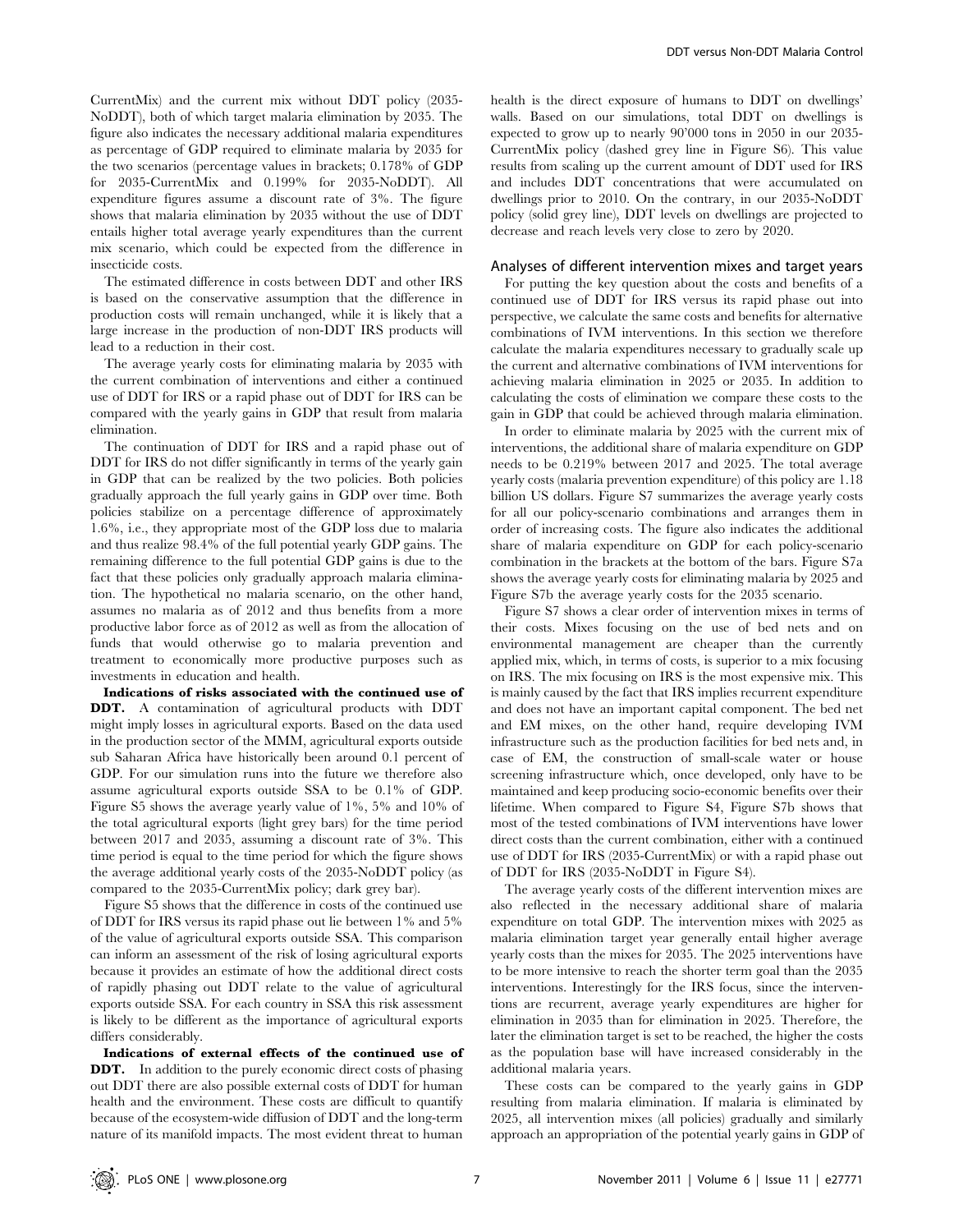approximately 98.65% by 2025. In the 2035 scenarios, about 98.15% of the total potential gains are appropriated. As the 2025 scenarios eliminate malaria faster, they benefit from a more productive labor force earlier on and also from the allocation of expenditure previously used for malaria to more productive uses such as investments in education and health. The simulations with 2035 as target year for malaria elimination provide the interesting finding of faster gains in GDP resulting from the 2035-IRSFocus policy. As IRS does not require the installation of a capital component, expenditures become effective without major installation delays. Faster malaria improvements enable the economic benefits (more productive labor force and other investments) to materialize earlier.

These results proved to be fairly stable and insensitive to changes in the cost-effectiveness assumptions underlying ITN and IRS. A first sensitivity simulation analyzed the impact of variations in the cost-effectiveness of ITN, IRS and EM in a range of  $\pm 20\%$  of the assumptions used for the previous simulations and reported in Table S1. The simulation used the total malaria prevention expenditure in the 2025-CurrentMix policy. Sensitivity analysis showed that under the most cost-effective assumptions, malaria could be eliminated about four years earlier. Decreases in costeffectiveness, however, delay malaria elimination up to nine years. This asymmetry around the year 2025 is caused by the adaptation delay of five years during which the absorption capacity for the interventions is gradually implemented and which prevents much faster elimination even under very high cost-effectiveness of IVM interventions.

A second round of sensitivity simulations decreased the costeffectiveness of ITN by 20%, thus taking into account new evidence on reduced ITN effectiveness [40]. At the same time, it increased the cost-effectiveness of IRS by 20% to make ITN even less competitive. With these assumptions, we ran the 2025-policies again. Even under these modified assumptions, the policies maintained their order in terms of overall cost-effectiveness, i.e., the ITN focus mix followed by EM focus, current mix and eventually IRS mix. This must be due to the fact that all combinations of IVM interventions have a considerable ITN component (33 to 66%, see Table 1). The results presented in Figure S7 thus prove to be reasonably stable over a wide range of cost-effectiveness assumptions.

#### Summary of results in light of the research questions

At the beginning of this paper we addressed one central research question and four additional questions necessary for putting the central question about the costs and benefits of a continued use of DDT for IRS versus its rapid phase out into perspective. With the results from the simulations with the Malaria Management Model (MMM) we can summarize the answers to these questions as below. Analysis of the baseline scenario (a projection under the current policy framework) indicated an overall improvement in malaria control – although not a very rapid one – with a reduction of malaria cases to about 200 million in 2050. Such results are not to be intended as point-predictions, but rather as the likely tendency if no major shift in policy regime were to take place.

Central question: What are the costs and benefits associated with the continued use of DDT for IRS in sub Saharan Africa versus its rapid phase out? The direct economic costs of non-DDT insecticides are approximately 50% higher than those of DDT and the total direct costs for eliminating malaria by 2035 with the current combination of IVM interventions and a rapid phase out of DDT for IRS are about 12% higher than the total costs of the same combination of interventions with a continued use of DDT for IRS. A gradual reduction in the price of non-DDT IRS products would further reduce this cost difference. A rapid phase out of DDT, however, creates a series of benefits as well as avoided risks that have the potential of exceeding the additional costs. Phasing out of DDT would avoid the risk of losing some of the agricultural exports outside the SSA region. A loss of exports in the range between 1 and 5% is in the same range as the costs of substituting DDT. Other benefits include health and environmental effects that are difficult to measure.

Additional questions: What is the amount of resources necessary to gradually scale up the current or alternative combinations of vector control interventions for achieving malaria elimination in 2025 or in 2035, respectively? How does this amount compare to the gain in GDP that could be achieved through malaria elimination? For all intervention mixes the necessary additional malaria expenditure as a share of total GDP for the time period between now and either 2025 or 2035 (depending on the scenario) needs to be in the range of 0.17 and 0.24 percent to enable elimination. The total average annual costs are around 1.2 Billion US \$ (real terms, base 2000), assuming a 3% discount rate. In our policy-scenario tests we found a fairly stable rank order of intervention mixes in terms of their ratio between additional value added by malaria elimination and the costs for achieving this. The stability of this order to variations in cost-effectiveness assumptions is encouraging for an aggregated model such as MMM that requires simplification of the represented processes. All of the tested policy-scenario combinations showed that the average yearly expenditures for malaria prevention were much lower than the possible yearly gain in GDP from eliminating malaria (economic costs of malaria calculated in the hypothetical no malaria scenario). Scaling up funding for malaria control interventions thus seems to be more than viable even from a narrow, purely economic perspective.

In terms of the average yearly expenditures, a mix favoring the use of ITN clearly exceeded all other intervention mixes, assuming that the expected improvements in education levels in the future will empower beneficiaries to use bed nets more appropriately than today and thus support the leading role of ITN among IVM interventions. Intervention mixes focusing on environmental management also exhibited fairly low average yearly costs. This supports findings that highlight the importance of EM as a supplement to ITN [41], [42]. It is, however, unclear how broadly these interventions are applicable, i.e., how much they can be scaled up from the current situation [4], [43], [44],). Finally, IRS interventions are the most expensive interventions. A relevant issue regarding the effectiveness of IRS is the mounting resistance of mosquitoes to the sprayed chemicals [45]. Combinations of IVM interventions with a high share of IRS are more expensive than other combinations. However, IVM interventions with a high share of IRS create faster gains in GDP. These analyses reveal a trade off between cost minimization and benefit maximization.

#### **Discussion**

The purpose of this paper was to test the Malaria Management Model (MMM) in a pilot application that provides a differentiated assessment of the costs and benefits of the continued use of DDT for IRS versus its rapid phase. The Malaria Management Model is a prototype of a computer based scenario analysis tool that integrates malaria transmission, case management as well as Integrated Vector Management into a socio-economic development framework for the case of the aggregated sub Saharan African region. The model studies long-term (1970–2050) trends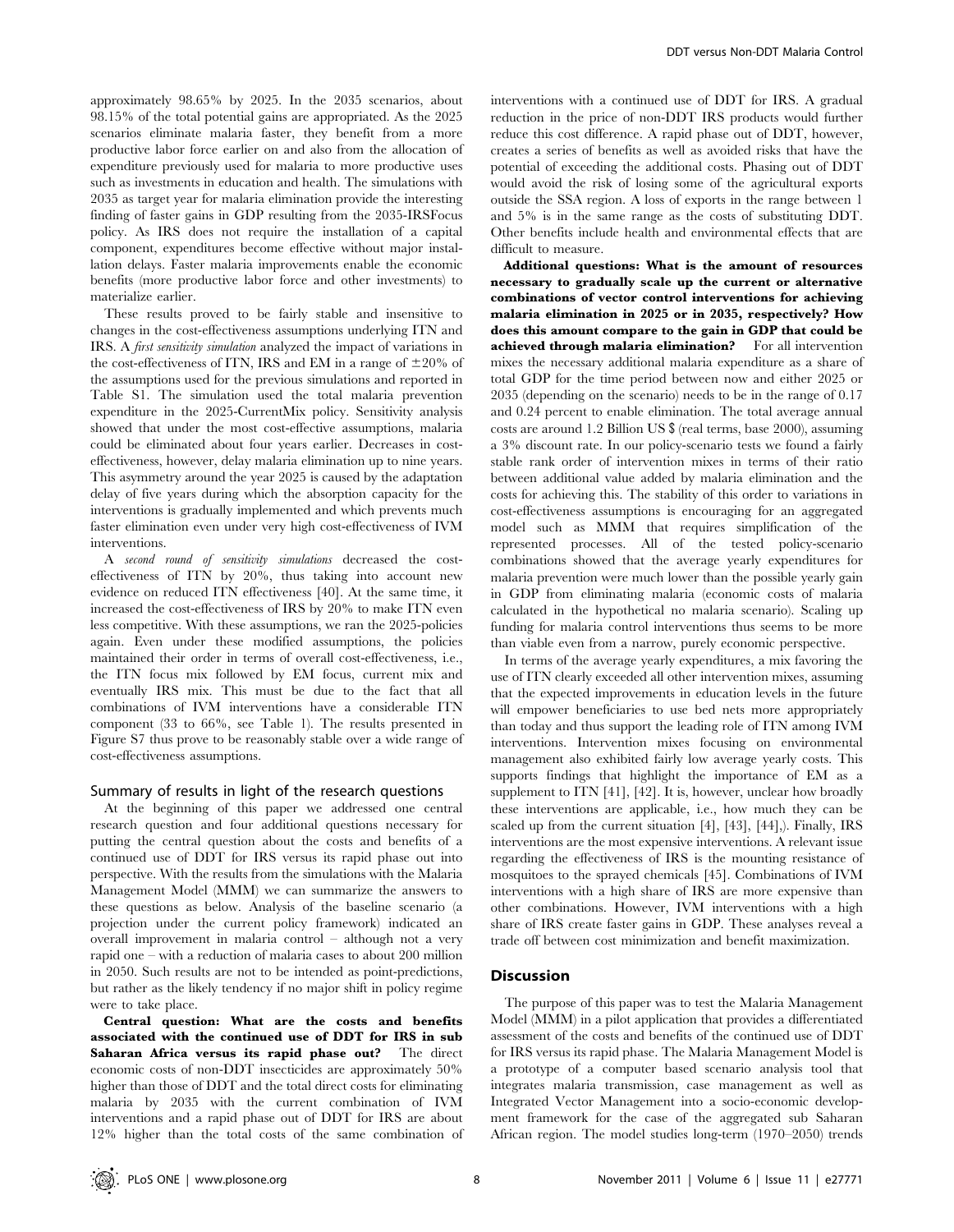of malaria diffusion in sub Saharan Africa, the implications for socio-economic development, and it compares the cost and effectiveness of alternative malaria control strategies in the long run.

Our simulations showed that the direct economic costs of a continued use of DDT for IRS are lower than for a rapid phase out of DDT for IRS. However, we were also able to quantify indications about external costs of DDT and economic risks that can be avoided with a rapid phase out of DDT for IRS. Simulation runs with alternative combinations of IVM interventions also demonstrated that comparatively less costly combinations exist to the current combination of IVM interventions or a combination with an even stronger focus on IRS.

The use of malaria models has been advocated repeatedly as tools for strategic planning, development of management plans, impact assessment, technical feasibility assessments, and operational feasibility assessments [46]. Our simulation model complements models serving the first purpose, strategic planning. It provides an innovative, integrated approach to study malaria diffusion and control strategies for the aggregated SSA region in the long run. Our simulations complement existing findings with the feature of testing several policy-scenario combinations and thus putting the central question of the costs and benefits of phasing out DDT for IRS into perspective. Such tests allow exploring the range of possible outcomes, in our case particularly the costs for eliminating malaria, and the stability of the costs for different intervention mixes under different scenarios (target years for eliminating malaria). The endogenous representation of variables such as population and GDP allows calculating aspects of costs and benefits of the policy-scenario combinations over time. This is particularly important as the target (malaria elimination) becomes more difficult to achieve, the later interventions are implemented and thus the more the population that needs to be covered by the interventions has grown (see also [21].

The MMM with its capacity to compare some of the costs and benefits of different policy-scenario combinations is helpful to policymakers, e.g., in providing orientation and stimulating discussions when the continued need for DDT in IRS is reevaluated by the Stockholm Convention every two years. Comparing the costs for eliminating malaria and the economic benefits of doing so (i.e., the gain in GDP) for different combinations of vector control interventions provides important decision support for actors in global health activities. The MMM can also contribute to raising and maintaining awareness with development partners that all strategies aiming at eliminating and eventually eradicating malaria need to be sustained over time periods that exceed the usual organizational or political planning horizons. Awareness raising also concerns the danger involved in premature reductions in expenditures for malaria elimination and eradication which would severely compromise improvements in the malaria situation achieved until this point in time.

In addition to providing quantitative results, the MMM is also an analytical framework that allows careful analyses of policy alternatives proposed by actors in the field or resulting from further research. Simulations and sensitivity analyses allow decision makers to explore effects of such policies on a range of outcomes over time. They also identify competing objectives such as, in the context of this paper, the minimization of direct costs of IVM interventions versus the minimization of adverse long term effects of the use of DDT. Simulation models help decision makers to confront such competing objectives or trade offs by separating issues of scientific uncertainty (e.g., the impact of DDT on human health and the environment) from disagreement over competing objectives. Issues of scientific uncertainty can be subjected to sensitivity analysis so that the impact of different assumptions can be visualized. The MMM as an example of a simulation model thus provides a user-friendly tool that creates more systematic mechanisms for analyzing alternative interventions and making informed trade offs.

#### Limitations of the approach

The integrated nature of our approach necessarily entails simplifications and uncertainties in many ways. Malaria epidemiology is highly aggregated and the model cannot evaluate the most effective mix for eliminating malaria. The most severe data limitations are the data on malaria cases which have a high degree of uncertainty. This makes it difficult to calibrate the entire model and particularly the malaria transmission subsector to the data. There is also some uncertainty about the unit costs of the IVM interventions, particularly for EM and IRS. Unit costs can be subject to economies of scale, diminishing returns or increasing costs e.g., for reaching more remote population in rural areas. In the case of IRS, the current evidence is even insufficient to quantify properly the effect of IRS in high transmission settings [47]. The model also does not consider the effect of combinations of ITN. However, as the difference between the costs for implementing scaled up IVM interventions and the gains in GDP is very big, uncertainty about the unit costs of IVM interventions does not affect the conclusions that can be drawn from the simulation results.

All our policy-scenario combinations are based on the assumption that current IVM interventions are continuously improved and further developed so that IVM can in fact be scaled up to the degree necessary for eliminating malaria. We also assume that (cost-effective) alternatives to DDT are not only feasible but that they can be scaled up to the level necessary for malaria elimination. While we explicitly represent constraints in the absorptive capacity of scaled up IVM interventions, our model does not address possible inefficiencies in the implementation of IVM interventions and it only describes a very aggregated process of building capacity for the effective implementation of IVM interventions and case management measures. The model can therefore not answer the question whether malaria elimination is really possible. It can only calculate the costs required for elimination in case the described assumptions hold.

Notwithstanding these uncertainties, simplifications and limitations of our approach, the costs estimated by our simulation model are in line with the costs estimated by the World Health Organization (WHO) [4] and our simulation model also calculated losses in GDP due to malaria that are almost identical to the estimates of Roll Back Malaria [2]. This is a strong indication of the validity of our results. The close fit between simulated data and historical data as recorded in statistical data sources further supports the validity of the simulation results.

#### Further developments of the approach

Complementing the costs and benefits calculated by the simulation model requires further research. This concerns improvements of our database for malaria-related indicators and strengthening of our estimations of the effects of DDT on health and the environment. Such data would allow for more complete cost-benefit analyses and thus for more detailed decision support. Future applications of the MMM should also focus on climate change analyses which is particularly relevant because changing rain patterns will considerably affect malaria occurrence until 2050. They will also affect migration of people and land use and as such further alter the occurrence of malaria. Such analyses could test the robustness of the calculations presented in this paper for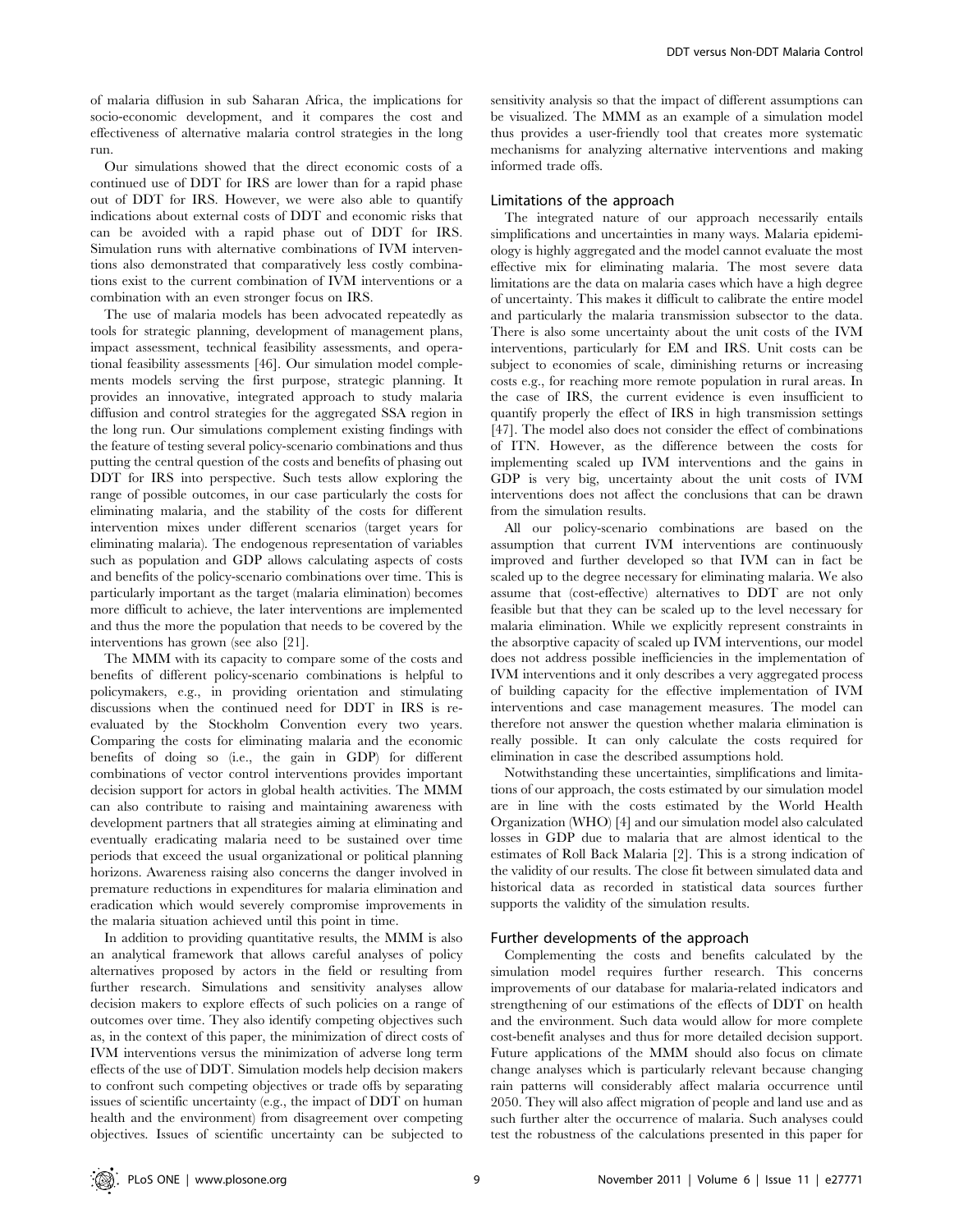different climate change scenarios. The model in its current form already incorporates features (climate suitability index) that allow for such analyses.

In this paper we have described the pilot application of the MMM approach to the aggregated SSA region. Further applications of the MMM model should focus on country-specific analyses. This requires more detailed data about the malaria context, environmental conditions and social factors. Given the availability of data, the MMM can easily be applied to the national level where it is possible to provide much more detailed and specific decision support in the assessment and evaluation of different malaria control interventions.

## Supporting Information

Figure S1 Aggregated representation of the MMM model. Aggregated representation of the structure of the Malaria Management Model. The structure is composed of five sectors: population, production, education, health, and malaria. All sectors interact with each other and the arrows between the sectors describe the directions of these interactions. The malaria sector is itself split into five subsectors. (TIF)

Figure S2 Malaria subsectors describing transmission, IVM and case management. Overview of the malaria subsectors in the malaria management model. Variables in italics are variables that enter the malaria subsectors from the four socio-economic sectors. The transmission subsector describes the process during which the vulnerable population can actually be infected with and die from malaria. Infections depend on the coverage with IVM interventions and the model assumes that no infections occur when the entire vulnerable population is effectively covered by IVM interventions (subsector IVM interventions). Malaria deaths can be prevented by covering the infected population with effective treatment measures (subsector case management).

## (TIF)

Figure S3 Baseline simulations for total estimated malaria cases (solid grey line) and population fraction affected by malaria (solid black line). Baseline simulations for malaria cases. Total estimated malaria cases (grey line, million people) increased steadily until the 2000s (with oscillations that follow oscillations in the climate suitability index) and have since experienced a considerable decline that can be attributed to large investments made as a consequence renewed interest in malaria eradication. Total malaria cases are projected to stabilize and decline as a consequence of increases in IVM coverage that come with increases in GDP as well as improvements in education and health. The population fraction affected by malaria (black line; i.e., the proportion of the total population affected by malaria) is projected to decline even more as total malaria cases stabilize while the total population experiences further growth in the baseline projections for the future.

(TIF)

Figure S4 Average yearly costs for a continued use of DDT for IRS versus a rapid phase out of DDT for IRS. Average yearly costs for a continued use of DDT for IRS versus its rapid phase out. When only direct costs such as the price per IVM intervention per year are considered the average necessary yearly expenditure for eliminating malaria by 2035 is lower for the current combination of IVM interventions using DDT for IRS (2035-CurrentMix) than for the same combination but with a rapid phase out of DDT for IRS (2035-NoDDT). Values in brackets describe the additional malaria expenditures as percentage of GDP required to eliminate malaria by 2035. (TIF)

Figure S5 Costs and benefits of rapidly phasing out DDT for IRS. Costs and benefits of rapidly phasing out DDT for IRS. The direct costs of a rapid phase out of DDT are higher than the direct costs for the continued use of DDT for IRS (additional costs of the 2035-NoDDT policy; dark grey bar). The value of this difference is equivalent to something between 1% and 5% of the total agricultural exports outside sub Saharan Africa (light grey bars). This comparison can inform an assessment of the risk of losing agricultural exports because it provides an estimate of how the additional direct costs of rapidly phasing out DDT relate to the value of agricultural exports outside SSA.

(TIF)

Figure S6 Comparison of model results for DDT on dwellings for baseline (black solid line), 2035-current mix (dashed grey line) and 2035-NoDDT simulations. DDT concentrations on dwellings in three different scenarios. The most direct health threat of DDT in IRS results from the concentration of DDT on dwellings' walls. In the case of a continued use of DDT for IRS (2035-CurrentMix simulation), DDT concentrations increase steadily and considerably above the baseline values, where no malaria elimination is reached by 2035. In the case of a rapid phase out of DDT for IRS (2035-NoDDT simulation), DDT concentrations on dwellings decrease and approach levels close to zero after an extended adaptation delay. (TIF)

Figure S7 Average yearly costs for eliminating malaria with the different combinations of IVM interventions and for the two target years. Average yearly costs for eliminating malaria with the different combinations of IVM interventions. The average yearly costs for eliminating malaria are higher in the case of 2025 as target elimination year. For both target elimination years, IVM interventions with a strong focus on ITN are the least costly combination of IVM interventions and interventions with a strong focus on IRS are the most expensive. This can be explained by the size of the capital component in the different combinations. Higher capital components require higher initial investments but then only need to be maintained. Recurrent expenditure as in the case of IRS, on the other hand, is equally high every year. Values in brackets describe the additional malaria expenditures as percentage of GDP required to eliminate malaria by 2025 or 2035, respectively.

(TIF)

Table S1 Parameter values, assumptions and data sources for IVM interventions. Notes: The number of people effectively covered by IVM interventions can be calculated as follows: - In the case of ITN: malaria prevention expenditure for ITN divided by the unit costs (the cost of one net) and multiplied by coverage (the number of people covered by one net). This term is adjusted for the effectiveness of the bed nets which depends in a linear way on the average years of schooling. 100% effectiveness would require that the average adult person has completed nine years of schooling. The effectiveness in 2010 is estimated to be 58%. - In the case of IRS: malaria prevention expenditure for IRS divided by unit costs and multiplied by effectiveness. As the current evidence is insufficient to quantify properly the effect of IRS in high transmission settings [47], we subject the costeffectiveness assumptions to sensitivity analysis. - In the case of EM: malaria prevention expenditure for EM divided by the unit costs (costs per square kilometer) and multiplied by coverage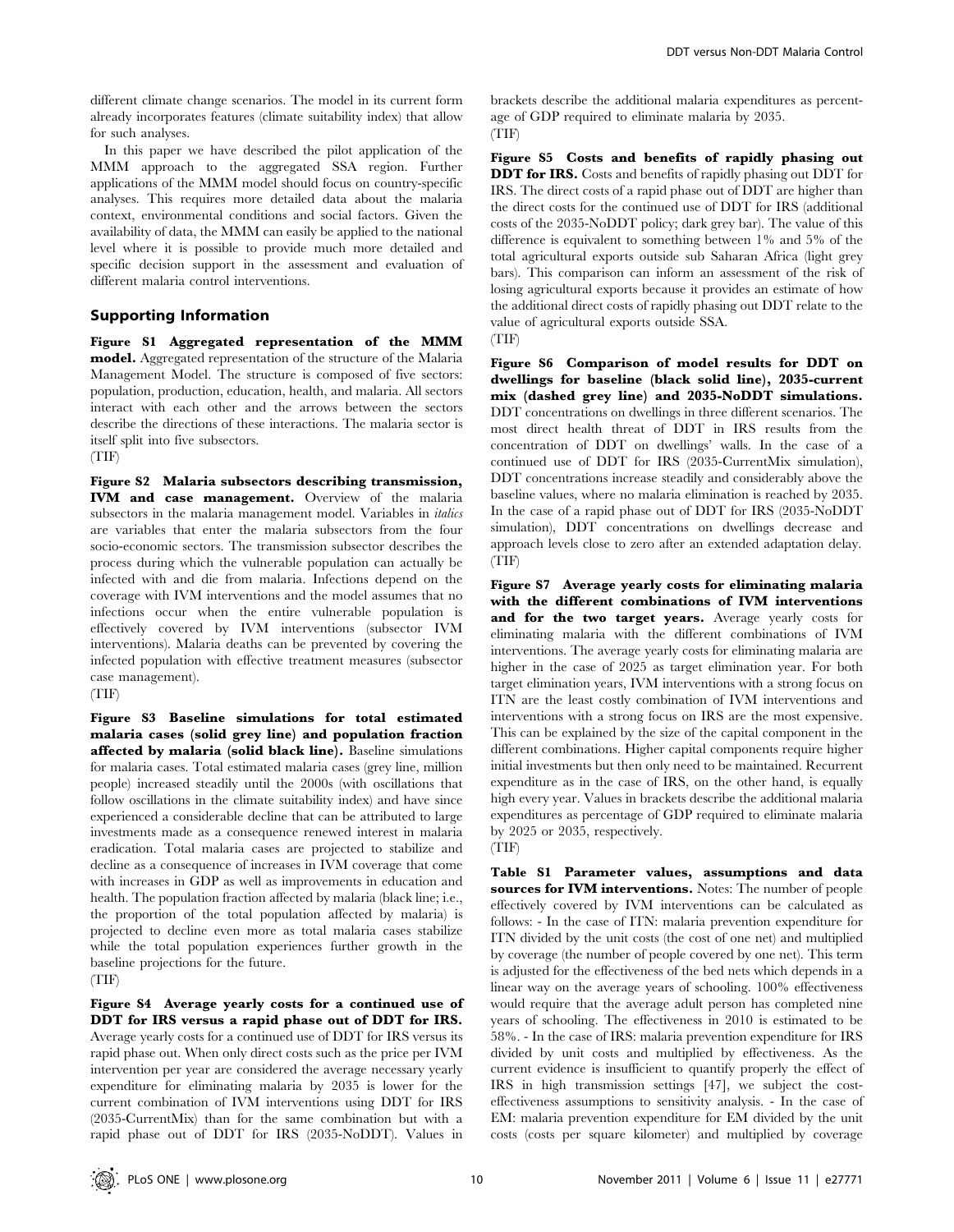(which depends in a nonlinear way on population density). - Total: The sum of the number of people covered by ITN, IRS and EM, adjusted for an overlapping factor of 50% (i.e., multiplied by a factor of 0.5). See references [49–66].

(DOC)

Text S1 Technical appendix with all model equations. The technical appendix lists all the equations used in the Malaria Management Model. Initial values and parameter values are those from the baseline simulation. The simulation model is also available as online supporting information (Dataset S1 and Dataset S2). (DOC)

Dataset S1 MMM model running in the Vensim ® software package. This supporting information dataset is the Malaria Management Model that runs in the Vensim ® DSS software package. The model has to be completed with the data file (Dataset S2).

(MDL)

## References

- 1. Alonso PL, Brown G, Arevalo-Herrera M, Binka F, Chitnis C, et al. (2011) A research agenda to underpin malaria eradication. PLoS Medicine 8: e1000406.
- 2. Roll Back Malaria (2011) Malaria in Africa.
- 3. Roll Back Malaria (2011) Economic costs of malaria. 4. World Health Organization (2010) World Malaria Report 2010. Geneva: World
- Health Organization. 5. Ng'ang'a PN, Shililu J, Jayasinghe G, Kimani V, Kabutha C, et al. (2008)
- Malaria vector control practices in an irrigated rice agro-ecosystem in central Kenya and implications for malaria control. Malaria Journal 7.
- 6. Kirby MJ, Ameh D, Bottomley C, Green C, Jawara M, et al. (2009) Effect of two different house screening interventions on exposure to malaria vectors and on anaemia in children in The Gambia: A randomised controlled trial. The Lancet 374: 998–1009.
- 7. Fillinger U, Lindsay SW (2006) Suppression of exposure to malaria vectors by an order of magnitude using microbial larvicides in rural Kenya. Tropical Medicine and International Health 11: 1629–1642.
- 8. Beier J, Keating J, Githure J, Macdonald M, Impoinvil D, et al. (2008) Integrated vector management for malaria control. Malaria Journal 7: doi:10.1186/1475-2875-1187-S1181-S1184.
- Sterman JD (1994) Learning in and about complex systems. System Dynamics Review 10: 291–330.
- 10. World Health Organization, African Network for Vector Resistance (2005) Atlas of Insecticide Resistance in Malaria Vectors of the WHO African Region. Geneva: World Health Organization.
- 11. World Health Organization (2010) The technical basis for coordinated action against insecticide resistance: Preserving the effectiveness of modern malaria vector control. Geneva: World Health Organization.
- 12. World Health Organization (2007) The Use of DDT in Malaria Vector Control. WHO Position Statement. Geneva: World Health Organization.
- 13. N'Guessan R, Boko P, Odjo A, Chabi J, Akogbeto M, et al. (2010) Control of pyrethroid and DDT-resistant Anopheles gambiae by application of indoor residual spraying or mosquito nets treated with a long-lasting organophosphate insecticide, chlorpyrifos-methyl. Malaria Journal 9.
- 14. World Health Organization (2011) DDT in Indoor Residual Spraying: Human Health Aspects. Geneva: World Health Organization. pp 309.
- 15. Kramer RA, Dickinson KL, Anderson RM, Fowler VG, Miranda ML, et al. (2009) Using decision analysis to improve malaria control policy making. Health Policy 92: 133–140.
- 16. Richardson GP (1991) System dynamics: Simulation for policy analysis from a feedback perspective. In: Fishwick PA, Luker PA, eds. Qualitative Simulation Modeling and Analysis. New York: Springer Verlag. pp 144–169.
- 17. Sterman JD (2000) Business dynamics. Systems thinking and modeling for a complex world. Boston et. al.: Irwin McGraw-Hill.
- 18. Ruth M, Hannon B (1997) Modeling dynamic economic systems. New York: Springer.
- 19. Pedercini M, Momanyi EO, Shililu J, Githure J, Mbogo CM (2010) A Decision-Making Support Tool for Formulating Effective Integrated Vector Management Strategies. ArlingtonVA: Millennium Institute.
- 20. Barney GO (2002) The Global 2000 Report to the President and the Threshold 21 model: influences of Dana Meadows and system dynamics. System Dynamics Review 18: 123–136.
- 21. Pedercini M, Barney GO (2010) Dynamic analysis of interventions designed to achieve millennium development goals (MDG): The case of Ghana. Socio-Economic Planning Sciences 44: 89–99.

Dataset S2 Dataset for MMM model to be added to the Vensim  $\mathbf{\Theta}$  software package. This supporting information dataset contains the data for the historical period of the simulation, i.e., for the years 1970 to 2010. (VDF)

## Acknowledgments

We gratefully acknowledge the very helpful discussions with and comments from Michael Brander, Prof. Peter Lüthy and Konrad Meyer. Martin Herren and experts from *icipe* provided invaluable support during data collection.

## Author Contributions

Conceived and designed the experiments: MP SMB BK. Performed the experiments: SMB MP BK. Analyzed the data: SMB MP BK. Contributed reagents/materials/analysis tools: MP SMB BK. Wrote the paper: BK MP SMB.

- 22. Qureshi MA (2009) Human development, public expenditure and economic growth - A system dynamics approach. International Journal of Social Economics 36: 93–104.
- 23. Sehgal J (1986) An introduction to techniques of population and labour force projections. Geneva: International Labor Office.
- 24. Shorter FC, Sendek R, Bayoumy Y (1995) Computational methods for population projections: with particular reference to development planning. New York: The Population Council.
- 25. Birdsall N (1988) Economic approaches to population growth. In: Chenery H, Srinivasan TN, eds. Handbook of development economics. Amsterdam: Elsevier. pp 447–542.
- 26. Rodgers GB (1979) Income and inequality as determinants of mortality: an international cross-section analysis. Population Studies 33: 343–351.
- 27. Coale AJ, Demeny P (1966) Regional model life tables and stable populations. Princeton: Princeton University Press.
- 28. Coale AJ, Demeny P (1983) Regional model life tables and stable populations. New York: Academic Press.
- 29. Qureshi MA (2008) Challenging trickle-down approach. Modeling and simulation of public expenditure and human development - The case of Pakistan. International Journal of Social Economics 35: 269–282.
- 30. Small J, Goetz SJ, Simon IH (2003) Climatic Suitability for Malaria Transmission in Africa, 1911–1995. Proceedings of the National Academy of Sciences of the United States of America 100: 15341–15345.
- 31. Shaukat AM, Breman JG, McKenzie FE (2010) Using the entomological inoculation rate to assess the impact of vector control on malaria parasite transmission and elimination. Malaria Journal 9.
- 32. Sine J, Doherty A (2010) Indoor Residual Spraying (IRS) for Malaria Control Indefinite Quantity Contract (IQC) Task Order 1 (TO1). Analysis of 2008 Expenditures in Five IRS TO1 Countries. United States Agency for International Development.
- 33. World Health Organization, United Nations Environment Programme (2011) Malaria control: the power of integrated action. Health and Environment Linkages Policy Series.
- 34. Lindsay SW, Egwang TG, Kabuye F, Mutambo T, Matwale GK (2004) Community-based environmental management program for malaria control in Kampala and Jinja, Uganda. Final report. Washington, D.C.: United States Agency for International Development. 62 p.
- 35. Castro MC, Tsuruta A, Kanamori S, Kannady K, Mkude S (2009) Communitybased environmental management for malaria control: evidence from a smallscale intervention in Dar es Salaam, Tanzania. Malaria Journal 8: doi:10.1186/ 1475-2875-1188–1157.
- 36. van den Berg H (2009) Global status of DDT and its alternatives for use in vector control to prevent disease. Environmental Health Perspectives 117: 1656–1663.
- 37. Population Division of the Department of Economic and Social Affairs of the United Nations Secretariat (2010) World Population Prospects: The 2010 Revision.
- 38. Snow RW, Guerra CA, Noor AM, Myint HY, Hay SI (2005) The global distribution of clinical episodes of Plasmodium falciparum malaria. Nature 434: 214–217.
- 39. Roll Back Malaria (2008) The global malaria action plan. For a malaria-free world. Geneva: The Roll Back Malaria Partnership.
- 40. Trape J-F, Tall A, Diagne N, Ndiath O, Ly AB, et al. (2011) Malaria morbidity and pyrethroid resistance after the introduction of insecticide-treated bednets and artemisinin-based combination therapies: a longitudinal study. The Lancet Infectious Diseases;doi:10.1016/S1473-3099(1011)70194-70193.